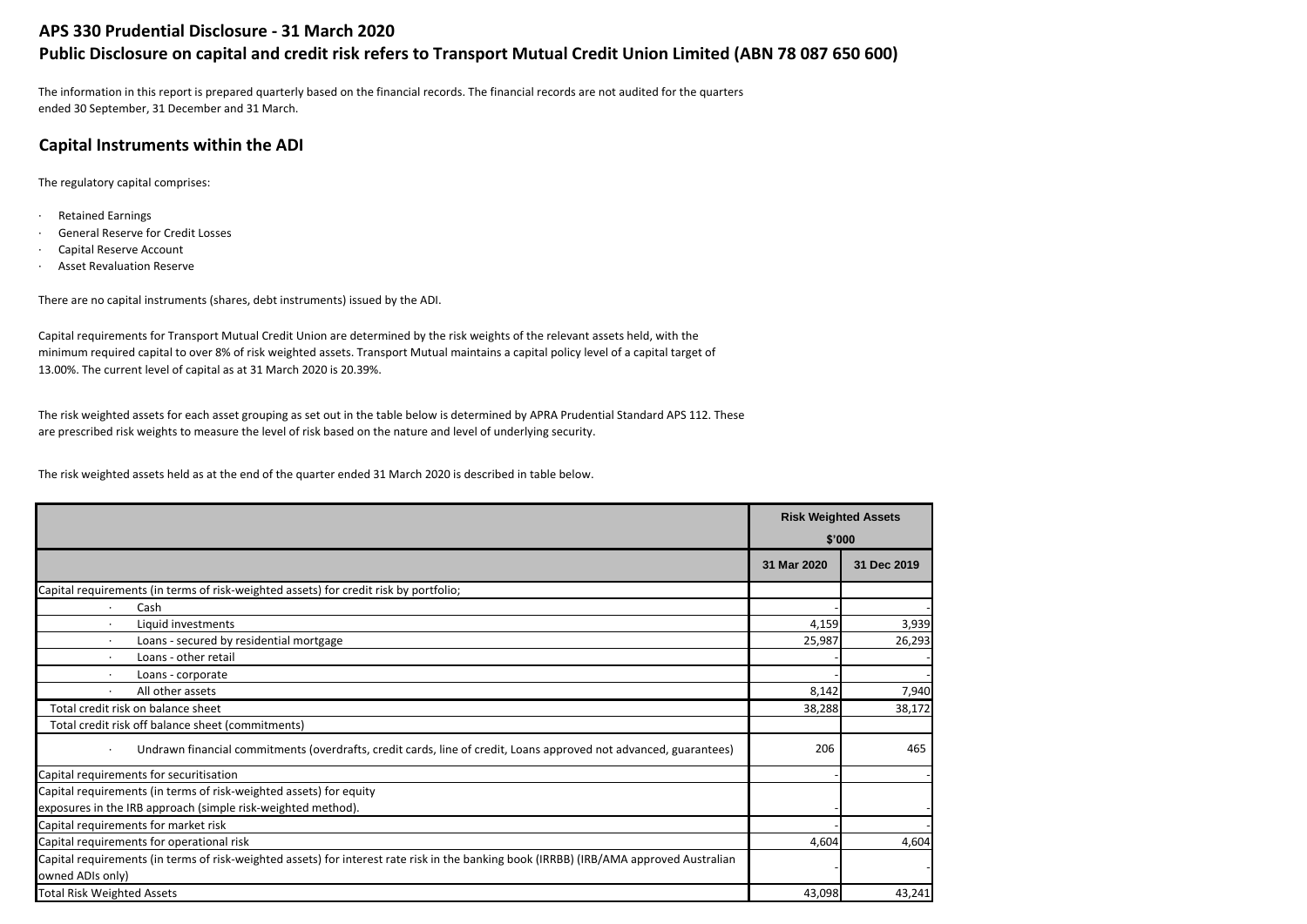### **Capital**

The capital held by Transport Mutual exceeds the policy and minimum capital prescribed by APRA Prudential Standards.

The capital ratio is the amount of capital described in the table below divided by total risk weighted assets.

|                      | Capital \$ '000 |             |
|----------------------|-----------------|-------------|
|                      | 31 Mar 2020     | 31 Dec 2019 |
| Common Equity Tier 1 | 8,327           | 8,289       |
| Tier 1               | 8,327           | 8,289       |
| <b>Total Capital</b> | 8,788           | 8,750       |

|                      | <b>Capital %</b> |             |  |
|----------------------|------------------|-------------|--|
|                      | 31 Mar 2020      | 31 Dec 2019 |  |
| Common Equity Tier 1 | 19.32%           | 19.16%      |  |
| Tier 1               | 19.32%           | 19.16%      |  |
| <b>Total Capital</b> | 20.39%           | 20.23%      |  |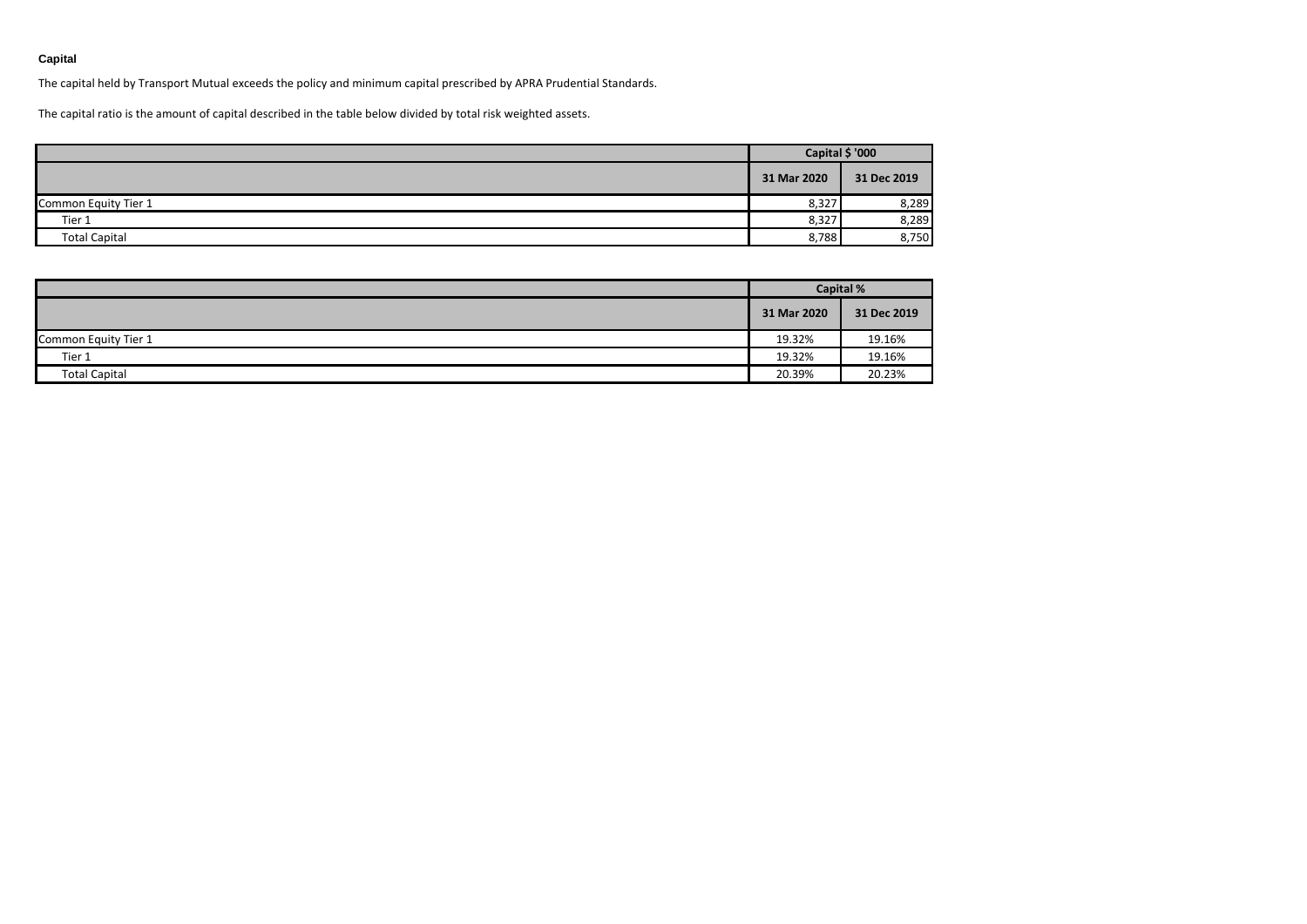#### **CREDIT RISK – INVESTMENTS**

Surplus cash not invested in loans to members are held in high quality liquid assets (HQLA) or other investments according to Transport Mutual's Liquidity Policy. This includes the funds required to be held to meet withdrawal of deposits by members.

Transport Mutual uses the ratings of reputable ratings agencies to assess the credit quality of all investment exposures, where applicable, using the credit quality assessment scale in APRA prudential Guidance in APS112.

The exposure values associated with each credit quality step are as follows.

#### **Credit Risk Investments**

| 31 Mar 2020                          |                       |                |                               |           |
|--------------------------------------|-----------------------|----------------|-------------------------------|-----------|
|                                      | <b>Carrying Value</b> | Past Due Value | Impaired<br><b>Facilities</b> | Provision |
|                                      | \$′000                | \$′000         | \$′000                        | \$′000    |
| Cuscal - Rated A                     | 15,323                |                |                               |           |
| Banks - Rated AA and above           | 2,486                 |                |                               |           |
| Banks - Rated below AA               |                       |                |                               |           |
| Credit Unions - Rated below AA       |                       |                |                               |           |
| Unrated Institutions - Credit Unions |                       |                |                               |           |
| Total                                | 17,809                |                |                               |           |

| 31 Dec 2019                          |                       |                       |                               |           |
|--------------------------------------|-----------------------|-----------------------|-------------------------------|-----------|
|                                      | <b>Carrying Value</b> | <b>Past Due Value</b> | Impaired<br><b>Facilities</b> | Provision |
|                                      | \$′000                | \$′000                | \$′000                        | \$′000    |
| Cuscal - Rated A                     | 10,012                |                       |                               |           |
| Banks - Rated AA and above           | 4,474                 |                       |                               |           |
| Banks - Rated below AA               |                       |                       |                               |           |
| Credit Unions - Rated below AA       |                       |                       |                               |           |
| Unrated Institutions - Credit Unions |                       |                       |                               |           |
| Total                                | 14,486                |                       |                               |           |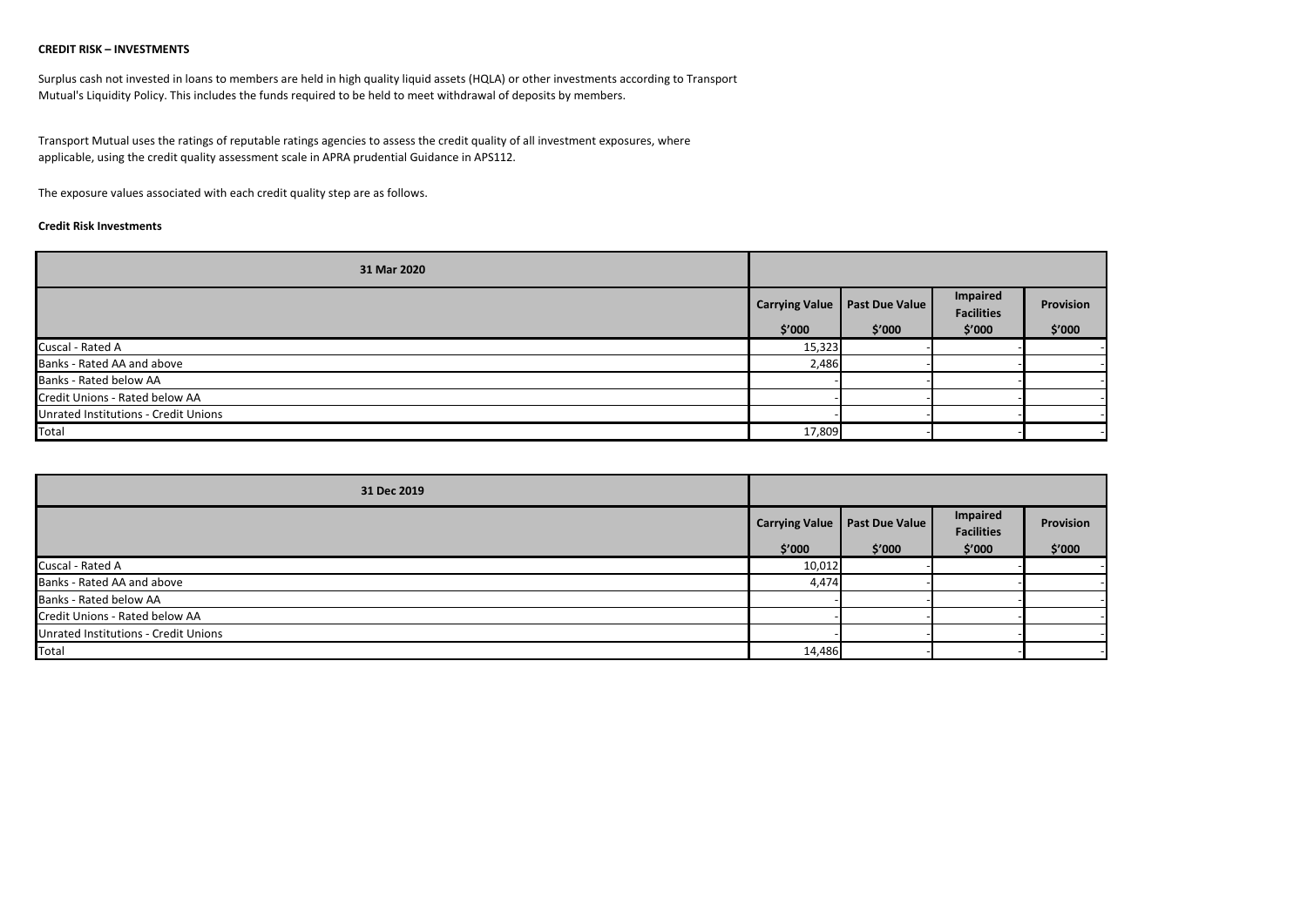#### **CREDIT RISK – LOANS**

The classes of loans entered into is limited to loans, commitments and other non-market off-balance sheet exposures. Transport Mutual does not enter into debt securities, and over-thecounter derivatives.

#### **Impairment details**

The level of impaired loans by class of loan is set out below. In the note below:

- · Carrying Value is the amount of the balance sheet gross of provision.
- · Past due loans is the 'on balance sheet' loan balances which are behind in repayments past due by 90 days or more but not impaired.
- · Impaired loans are the 'on balance sheet' loan balances which are at risk of not meeting all principle and interest repayments over time.
- · Provision for impairment is the amount of the impairment provision allocated to the class of impaired loans.
- · The losses in the period equate to the additional provisions set aside for impaired loans, and bad debts written off in excess of previous provision allowances.

The impaired loans are generally not secured against residential property. Some impaired loans are secured by bill of sale over motor vehicles or other assets of varying value. It is not practicable to determine the fair value of all collateral as at the balance date due to the variety of assets and their condition. The analysis of Transport Mutual's loans by class is as follows:

#### **Credit Risk Loans**

| 31 Mar 2020               |                                                             |                                                                                                      |                                  |                                         |                                                                   |                                                                                 |
|---------------------------|-------------------------------------------------------------|------------------------------------------------------------------------------------------------------|----------------------------------|-----------------------------------------|-------------------------------------------------------------------|---------------------------------------------------------------------------------|
| <b>Loans Portfolio</b>    | Gross exposure<br>value-Average<br>for the period<br>\$′000 | Carrying value   Commitments<br>on Statement of (redraws, credit)<br>Financial<br>Position<br>\$′000 | facilities<br>undrawn)<br>\$′000 | <b>Past Due</b><br>facilities<br>\$′000 | <b>Specific</b><br>Provision as<br>at end of<br>quarter<br>\$′000 | Increase in<br>specific<br>provision and<br>write- offs in<br>quarter<br>\$′000 |
| Mortgage secured          | 72,715                                                      | 72,523                                                                                               | 588                              |                                         |                                                                   |                                                                                 |
| Personal                  | 5,450                                                       | 5,653                                                                                                |                                  |                                         | 125                                                               | 11                                                                              |
| Overdrafts & Credit Cards | 59                                                          | 57                                                                                                   |                                  |                                         |                                                                   |                                                                                 |
| Corporate borrowers       |                                                             |                                                                                                      |                                  |                                         |                                                                   |                                                                                 |
| Total                     | 78,224                                                      | 78,233                                                                                               | 588                              |                                         | 125                                                               | 11                                                                              |

| 31 Dec 2019                          |                                                             |                                                                 |                                                                       |                                         |                                                                          |                                                                                 |
|--------------------------------------|-------------------------------------------------------------|-----------------------------------------------------------------|-----------------------------------------------------------------------|-----------------------------------------|--------------------------------------------------------------------------|---------------------------------------------------------------------------------|
| <b>Loans Portfolio</b>               | Gross exposure<br>value-Average<br>for the period<br>\$′000 | Carrying value   Commitments<br>Financial<br>Position<br>\$'000 | on Statement of (redraws, credit)<br>facilities<br>undrawn)<br>\$′000 | <b>Past Due</b><br>facilities<br>\$'000 | <b>Specific</b><br><b>Provision as</b><br>at end of<br>quarter<br>\$'000 | Increase in<br>specific<br>provision and<br>write- offs in<br>quarter<br>\$′000 |
| Mortgage secured                     | 72,833                                                      | 72,907                                                          | 1,046                                                                 |                                         |                                                                          |                                                                                 |
| Personal                             | 5,281                                                       | 5,247                                                           | 99                                                                    |                                         | 114                                                                      |                                                                                 |
| <b>Overdrafts &amp; Credit Cards</b> | 57                                                          | 61                                                              |                                                                       |                                         |                                                                          |                                                                                 |
| Corporate borrowers                  |                                                             |                                                                 |                                                                       |                                         |                                                                          |                                                                                 |
| Total                                | 78,170                                                      | 78,215                                                          | 1,145                                                                 |                                         | 114                                                                      |                                                                                 |